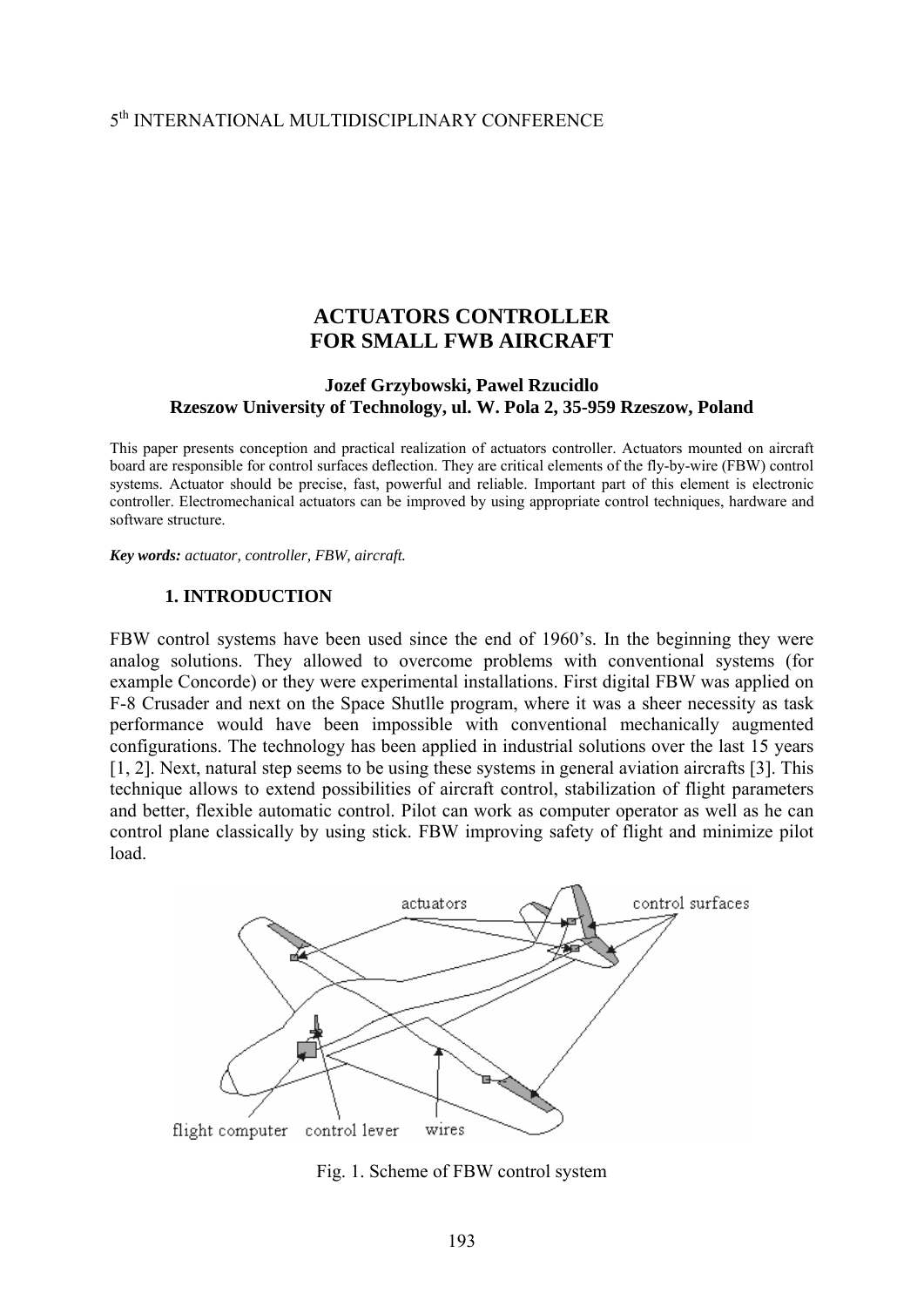A principle of FBW is conversion of the pilot activity (stick movements) to electrical signals. These signals are sent to flight computers. They calculate them and provide the signals to adequate actuator controller where discrete information is changed into control surface deflection. This process is done without direct mechanical connections between the controllever and the control surfaces [1, 4].

## **2. CONCEPTION**

Actuators as critical elements of FBW system should perform strict criteria. They have to be reliable and work stably in every situation. It is very important because an actuator failure can cause a serious accident. The actuator controller should be reliable itself and independent from other equipment failures. The latter case can be achieved by multiplication superior control circuits (flight computers). Apart from it pilot should be able to deflect control surfaces directly by stick.

Adopted standard for input signals should make it possible to detect short circuit or contact gap in external circuit. In order to obtain this a pulse width modulation signal (PWM) with two constant zones: "0" and "1" has been applied. The full completion of input PWM is interpreted as short circuit and steady zero as a break. Control signals from flight computers are compared and the most believable is selected. This task is realized by software. If all signals from flight computers are wrong the control surface is set in neutral position and next the control can be switched by the pilot to stick. Pilot can switch the control to stick in every moment of flight.

The electromechanical unit is controlled throughout a power output block. The controller only sets *power control* and *direction* lines to a required state and the power output realizes powering of motor. The controller gets information about the load of the unit throughout *load* line. Information about deflection is providing to the controller directly from the electromechanical unit.







Fig. 3. PWM standard for actuator inputs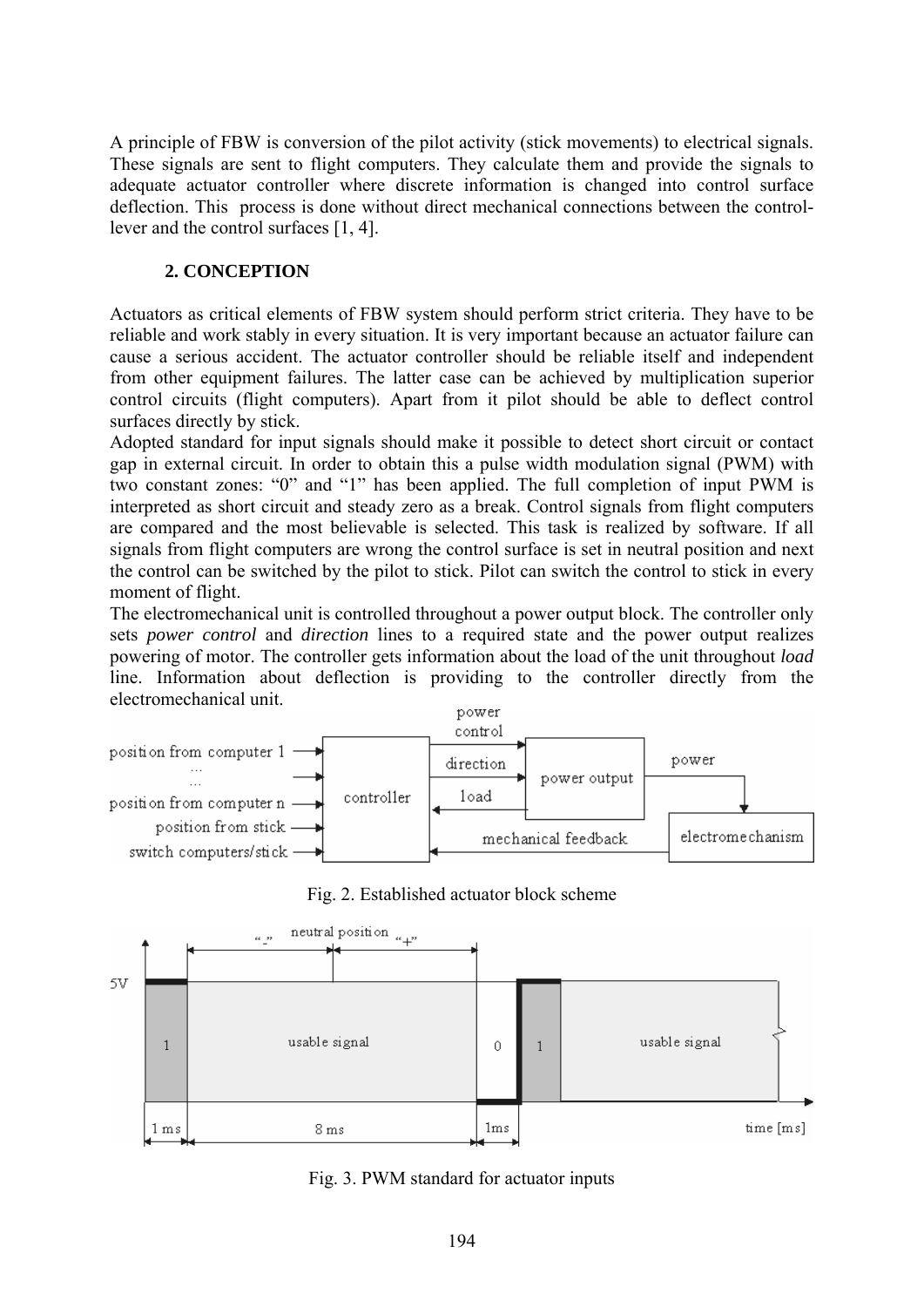### **3. CONTROL ALGORITHM**

The main task of the actuator controller is to position precisely the control surface [5]. Additionally this process should be as fast as possible. Obtaining a good quality of these two factors simultaneously is difficult in particular case and practically impossible in the general case. Compromising between precision and speed is necessary. The sufficient precision has to be established in the beginning and should be applied control algorithm maintaining it.

The electromechanical actuator without any load is a nonlinear element [5, 6]. During a normal flight it is burdened nonlinearly and nonstationarly by aerodynamic forces. Actuator cannot be represented as a linear element and we cannot use classical methods of analyses for it.



Fig. 4. Model of electromechanical unit and power output

There are also aspects of reliability and safety. A various and heavy load of the actuator, frequent changes of the control signal (especially direction) can cause quick amortization of electrical motor and the power driver. Control algorithm should prevent situations where the motor is load to much for a long time.

Dynamics of the actuator is very important. Quick and large changes of input function cause phase lag for output. This property is undesirable. It affects badly handling qualities of the aircraft and causes danger of appearing pilot induced oscillations (PIO) [6, 7]. Therefore phase compensator is necessary. It starts to work if maximum rate of the actuator is exceeded.

Choosing algorithm performing all this clauses is very hard. In the beginning at the research PID regulator was tested. Unfortunately changes of load value cause changes of PID parameters for regular work of this regulator. This type of regulator should have variable parameters but this is complicated due to many nonlinearities in system.

Next the synthesis of discrete Kalman regulator was done. This algorithm has after all better dynamic properties than PID: a less overshot, the shortest time of regulation and a less phase lag over rate saturation. During the tests this algorithm turn out to be very dangerous for mechanical structure because it causes hitches. These results dodn't appear in a computer simulation. After tests on a laboratory stand this regulator was given up.

The two state (bang-bang) regulator seems to be a good solution. It doesn't need many coefficients to find and it is simple for real application. Frequent inverts of motor powering signal are a problem. It can really shorten the time of motor life.

At last the heuristic regulator has been adopted [5]. It uses dependences between motor powering and actuating error established by expert. The heuristic regulator has very good static properties and good dynamics under rate saturation. Adding phase compensator is for it needed as well as for other algorithms over rate saturation. Practical realization of this algorithm is very simple.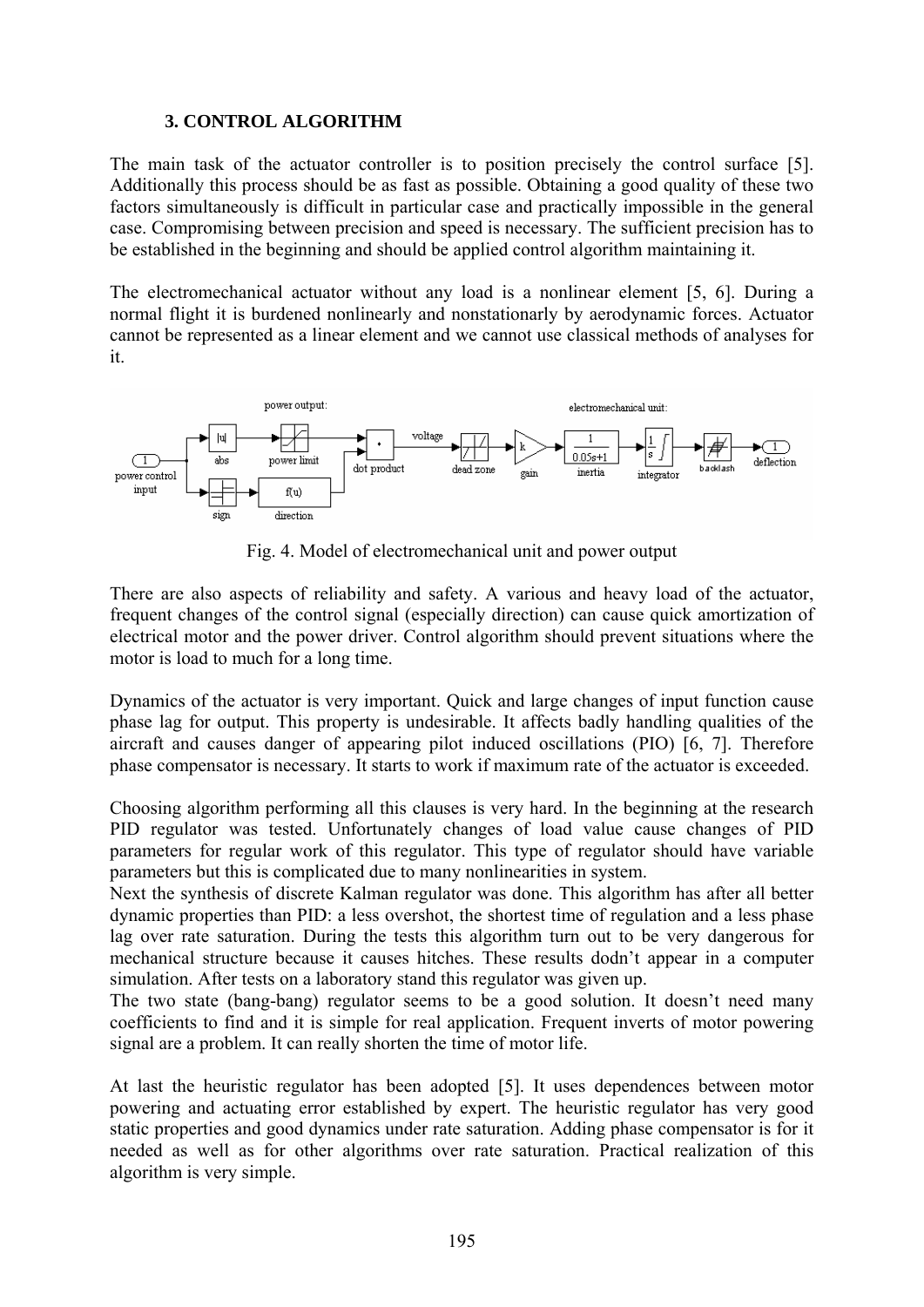

Fig. 5. Actuator deflection automatic control system

Dependence between motor powering and actuating error can be writing as:

$$
x_h(t) = \begin{vmatrix} 0 & \text{if } |e(t) | < |e_0| \\ x_1 & \text{sign}(e(t)) & \text{if } |e_0 | < |e(t) | < |e_1| \\ x_2 & \text{sign}(e(t)) & \text{if } |e_1 | < |e(t) | < |e_2| \end{vmatrix}
$$
\n...\n
$$
\begin{vmatrix} x_n & \text{sign}(e(t)) & \text{if } |e_{n-1} | < |e(t) | < |e_n| \\ x_{\text{max}} & \text{sign}(e(t)) & \text{if } |e_n | < |e(t) | \end{vmatrix}
$$
\n(1)

 $x<sub>h</sub>(t)$  – heuristic regulator output signal  $e(t)$  – actuating error  $e_0 - e_n$ ,  $x_1 - x_n$  – thresholds of actuating error and motor powering chosen by expert

Phase compensator can be realized as:

$$
x_c(t) = \begin{vmatrix} 0 & \text{if } \left| \frac{d}{dt} e(t) \right| < v_{\text{max}} \\ \left| \frac{d}{dt} e(t) \right| - v_{\text{max}} \end{vmatrix} \cdot \text{sign} \left( \frac{d}{dt} e(t) \right) \cdot k \end{vmatrix}
$$
 otherwise (2)

 $x_c(t)$  – phase compensator output signal vmax – maximal rate of actuator  $k -$  gain

Motor powering is equal:

$$
x(t) = \begin{vmatrix} x_h(t) + x_c(t) & \text{if } |x_h(t) + x_c(t)| \le x_{\text{max}} \\ x_{\text{max}} \end{vmatrix} \cdot \text{sign}(x_h(t) + x_c(t)) \quad \text{otherwise} \tag{3}
$$

#### **4. HARDWARE STRUCTURE**

Controller is based on microprocessor equipped with watch-dog timer, A/D converter, three I/O ports and capture compare module used for catching PWM's. The microprocessor is galvanically isolated from input and output circuits by transoptors. Powering is from DC/DC converter. It ensures security chip powered from aircraft electric board installation. Feedback from deflection is realized by potentiometer powered from controller circuit and mounted in electromechanical unit.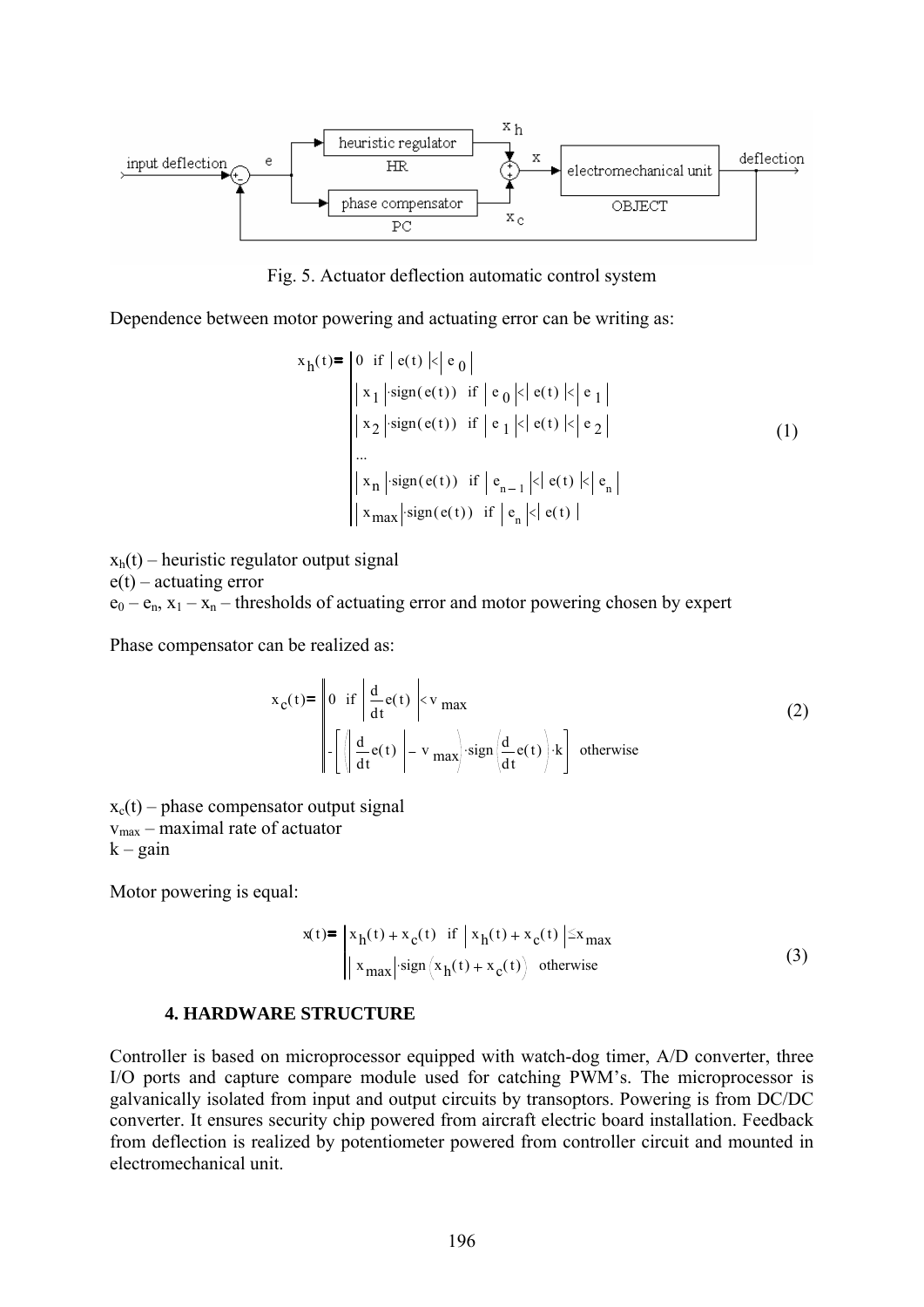

Fig. 6. Controller hardware structure

## **5. RESULTS OF LABORATORY STAND TESTS**



Fig. 7. Response for step function, PZL-110 rudder actuator, load 40[N]



Fig. 8. Response for slow harmonic input function, PZL-110 rudder actuator, load 40[N]